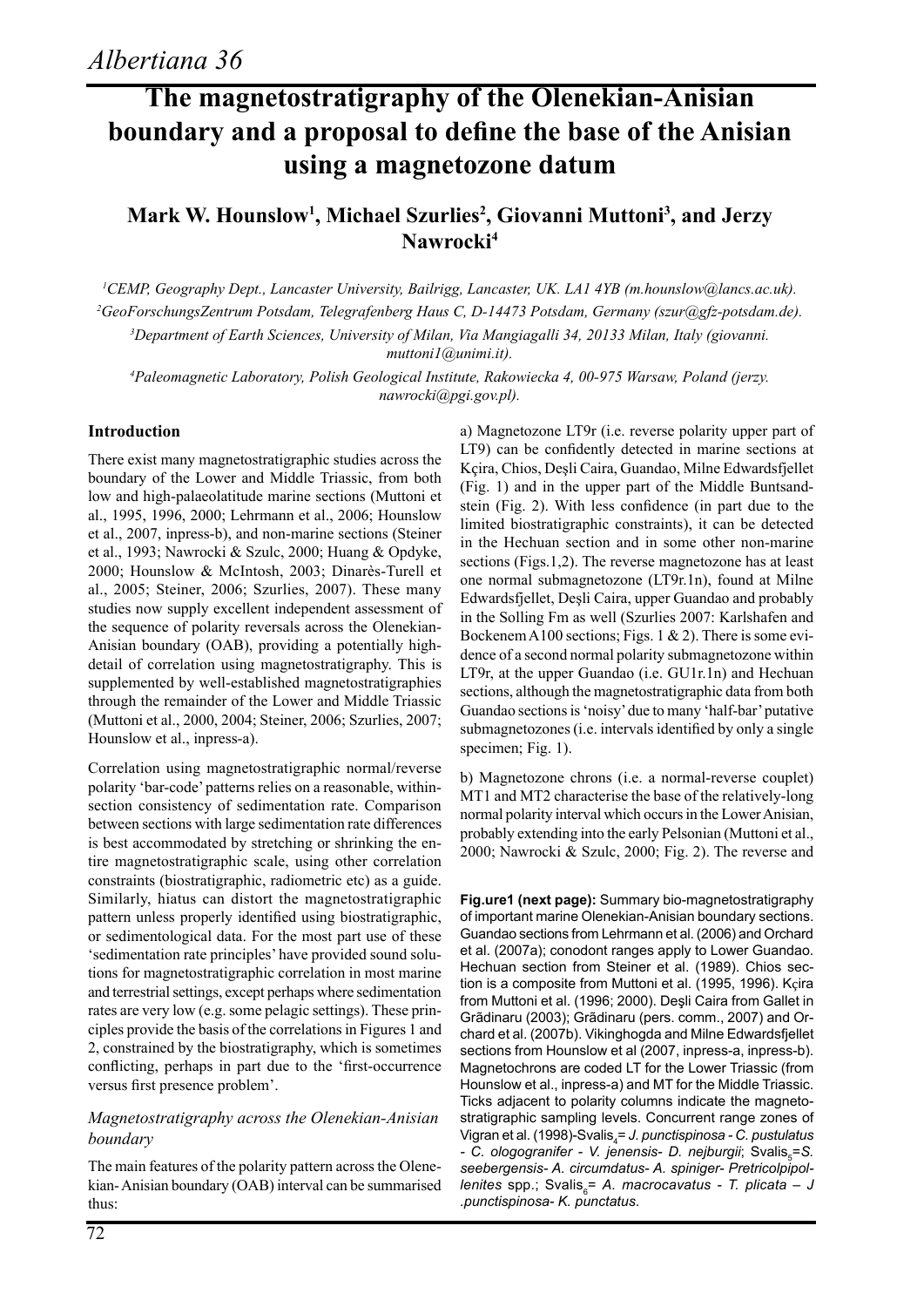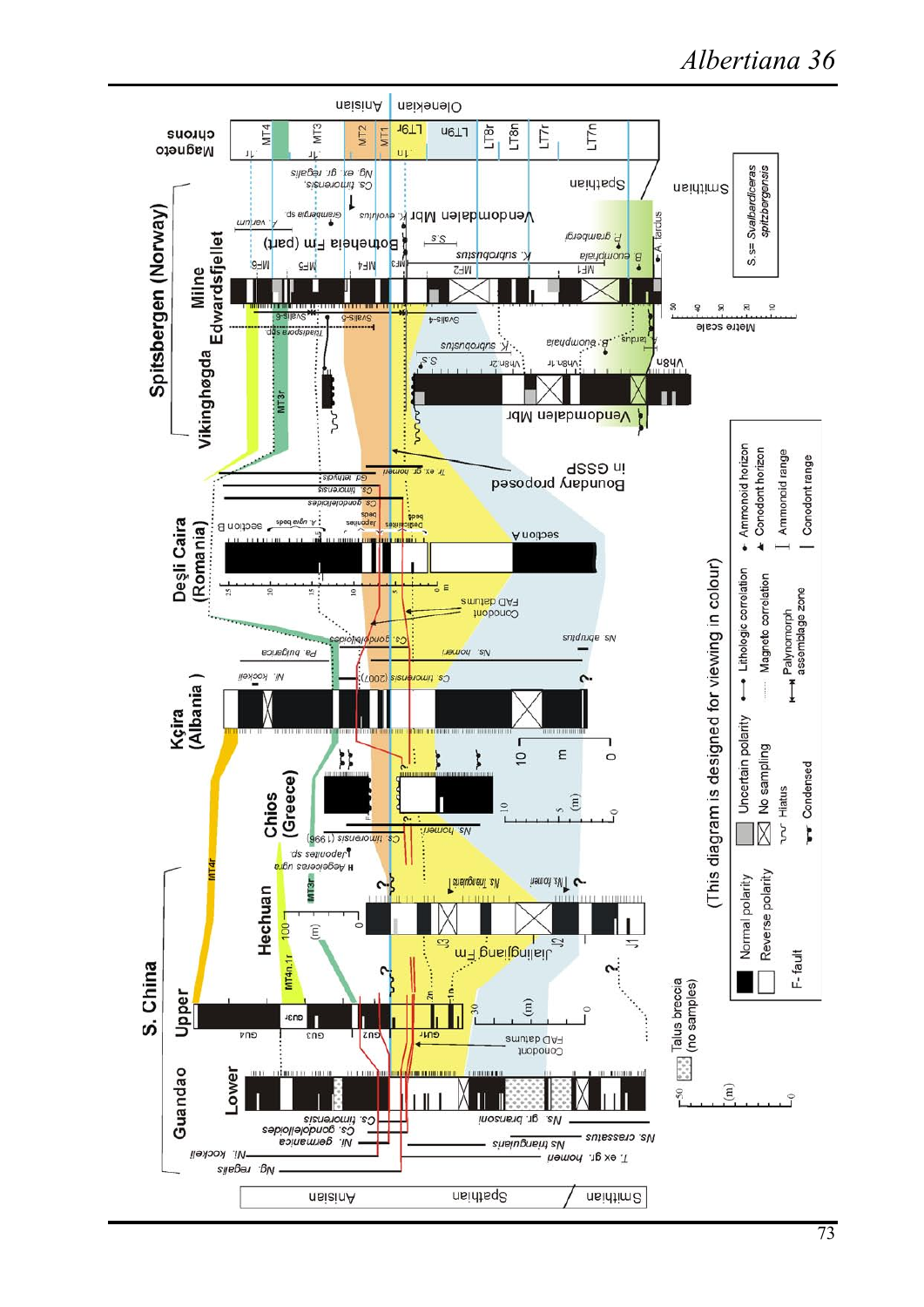# *Albertiana 36*

normal parts of the magnetochrons MT1 and MT2 appear to vary somewhat in relative thickness, probably due to sedimentation rate changes in the different sections near the OAB. Nonetheless, magnetozone chrons MT1 and MT2 can be confidently correlated between Kçira, Deşli Caira, and Milne Edwardsfjellet. Magnetochrons MT1 and MT2 are also clearly present in the Riera de Sant Jaume section in the Spanish Buntsandstein, and the Middle-Upper Buntsandstein boundary interval from the German Basin (Fig. 2). In some other European sections, part of MT2n (and MT1) is probably missing, due to a minor unconformity (at about the level of the so-called S-unconformity of the German nomenclature; Fig. 2). MT1 and MT2 were not detected at Chios due to faulting and hiatus at the top of LT9r (Muttoni et al., 1996, 2000). This situation may also be similar at Guandao (and Hechuan?) where MT3n (of Bithynian age) appears to rest directly on LT9r (Fig.1).

These suggest that the Deşli Caira proposed GSSP and the Kçira section contain a relatively complete magnetostratigraphic record across the OAB, with Kçira being more condensed than Deşli Caira, probably accounting for the undetected submagnetozone(s) in LT9r. The Guandao sections appears to have magnetochrons MT1 and MT2 missing, but appear have a considerably expanded latest Spathian LT9r, compared to any other marine sections.

A 2nd correlation possibility of the Guandao sections could place GU2 being equivalent to MT3, which would make the 'full-bar' normal submagnetozones in GU1r (i.e. GU1r.1n and GU1r.2n; Fig. 1) the equivalent of MT1n and MT2n. This is the original correlation proposed by Lerhmann et al. (2006), in which GU2n is the equivalent of MT4n, a correlation which is driven by with the conodont biostratigraphy, but largely ignores the magnetostratigraphy. This 2nd correlation possibility for the Guandao sections would suggest submagnetozones GU1r.1n and GU1r.2n are the equivalent of MT1n and MT2n, a possibility which is only valid if there are order of magnitude fluctuations (on a metre to 10 m scale) in the sedimentation rate in this part of the section. There is not evidence in the lithology of these sections that such sedimentation rate changes have occurred (*cf*. Lehrmann et al. 2006; Orchard et al., 2007).

In addition, the correlation problems of relating Guandao to other sections relates to the fact that *Ni. kockeli* and *Ni. germanica* appear very low in the section compared to the magnetostratigraphy in other comparable sections. Both these conodont forms appear to start high up in MT4n at Kçira and in the Polish and German Muschelkalk (Figs. 1, 2). The upper range of *Cs*. *timorensis* and *Cs*. *gondolelloides* terminates at or below the level of MT3r at Kçira, but within GU3n (equivalent of MT4n) in the Upper Guandao section. For these reasons it is not clear if GU2r or GU3r in the Upper Gaundao section is the equivalent of MT3r. However, it is more probable that GU2r is the equivalent of MT3r, and GU3r is MT4n.1r, seen at Milne Edwardsfjellet and in the Polish Muschelkalk (Figs. 1  $\&$  2). This suggests that the equivalent of MT1 and MT2 are either missing or highly condensed in the Guandao sections. Perhaps some evidence for this is that the FAD of *Ni*. *kockeli* and *Ni*.

*germanica* step higher into magnetozone GU2n, at the Upper Guandao section compared to the Lower Guandao section- evidence of a missing or condensed interval at Lower Guandao?

The position of magnetochrons MT1 and MT2 in the nonmarine sections of the Central European Basin (i.e. Poland, Obernsees core, Central Germany composite) around the OAB is largely constrained by the excellent and vast amount of well-log coverage across this basin from the UK in the west to Poland in the east (e.g., Geluk, 2005; Fig. 2). Hitherto, conchostracan zonations, vertebrates and palynostratigraphy from these successions do no allow such basin-wide unambiguous detailed correlation at this level. However, based on a palynological study, Brugman (1986) already placed the OAB within the uppermost Middle Buntsandstein. Magnetochron MT2 also appears to have been detected by Huang & Opdyke (2000) in the Badong Fm in South China. One of the features at this level, which supports the magnetostratigraphic construction in Figure 2, is the appearance of *Triadispora* sp., which in the Milne Edwardsfjellet section are consistently present from magnetochron MT2 (Hounslow et al., In press-b), the correlated approximate level at which they become common to abundant in the Upper Buntsandstein sections.

#### **Correlation of biostratigraphic datums at the Olenekian-Anisian boundary**

Following publication of the magnetostratigraphic and biostratigraphic results from Chios and Kçira, in 1995, 1996 the acceptance of a solid taxonomic definition of *Chiosella timorensis* has taken place (Grãdinaru et al., 2006; Orchard et al., 2007b). Examination of photos of the conodont collections from the Kçira section has revised the FAD of *Cs. timorensis* some 4.4 m higher in the section (at 26.5±0.2 m) than its 1996 level (A. Nicora pers. comm. to M.J. Orchard, 2007), to be located within Kç2n (equivalent to MT3n (Fig. 1). A similar up-wards revision is presumably needed for Chios, but in the absence of a detailed re-study, we have used that level originally published in Fig. 1.

The magnetostratigraphic correlations outlined above, along with the revisions pertinent to *Cs. timorensis* suggest a number of important points about the actual distribution of age diagnostic fossils across the OAB:

The appearance of *Cs. timorensis* appears to be diachronous relative to the magnetostratigraphy between the Guandao, Chios, Kçira and Deşli Caira sections. At Guandao and

**Fig.ure 2 (next page):** Summary of bio-magnetostratigraphies of important mainly non-marine sections from the Central European Basin across the Olenekian-Anisian boundary. Badong Fm (S. China) fom Huang and Opdyke (2000); Riera de Sant Jaume from Dinarès-Turell et al. (2005), Devon from Hounslow & McIntosh (2003), Irish Sea from Mange et al. (1999). Central Germany from Szurlies (2007), Obernsees core from Soffel & Wippern (1998) reinterpreted by Szurlies (2007), Poland composite modified from Nawrocki (1997) and Nawrocki & Szulc (2000) according to Szurlies (2007). Unconformities: H=Hardegsen, S=Solling.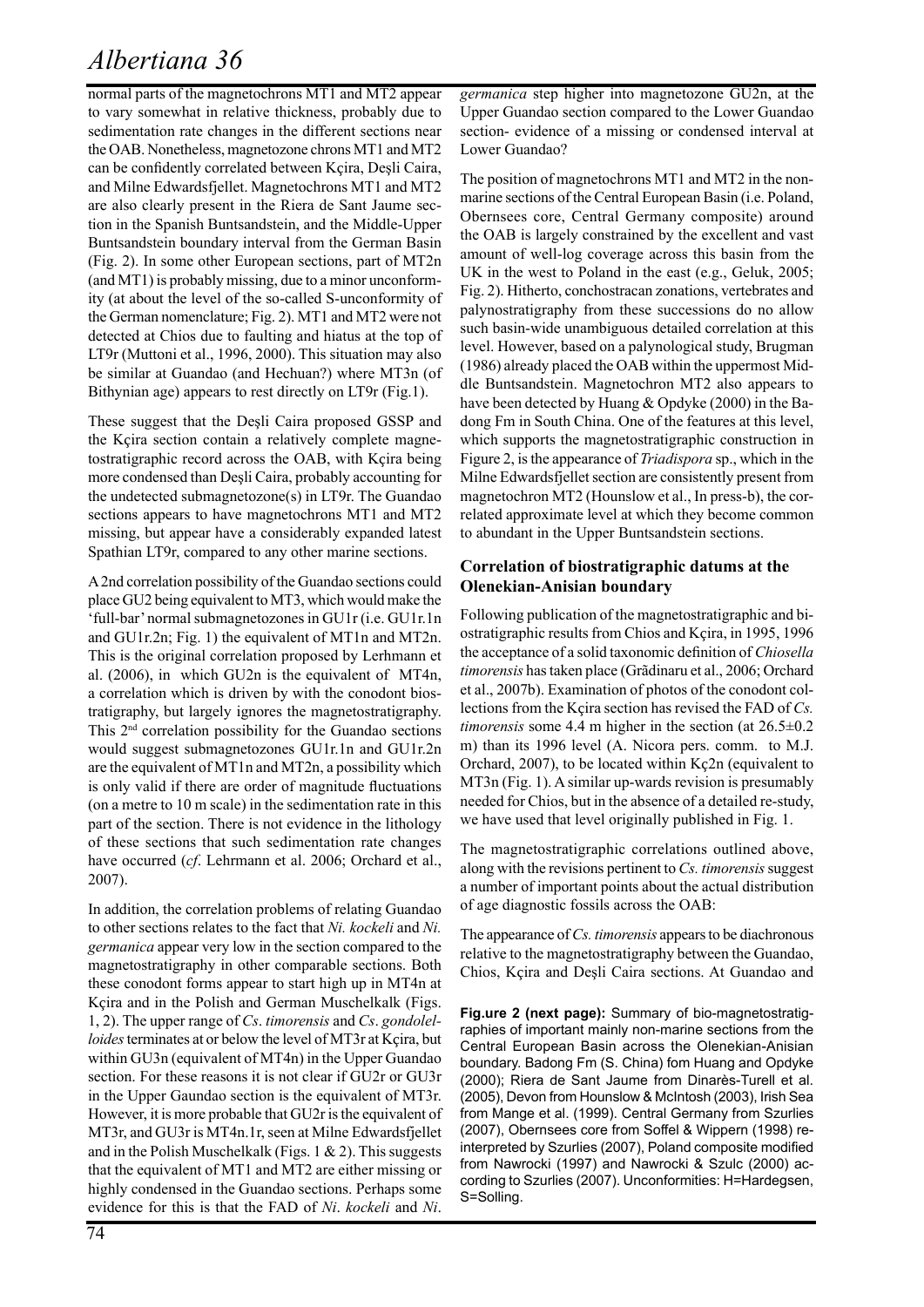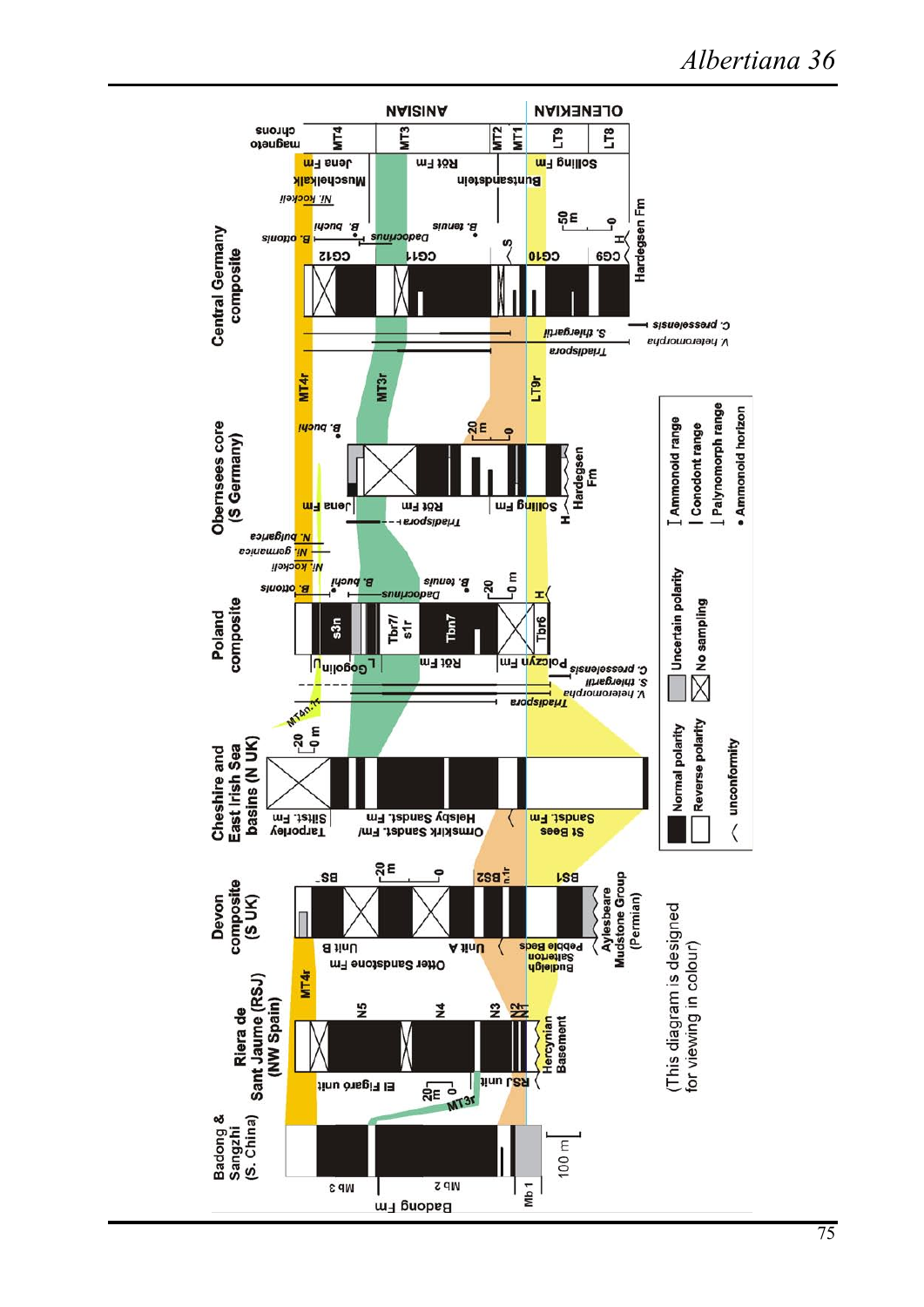### *Albertiana 36*

Chios (1996 definition) this datum occurs within the upper part of LT9r, at Deşli Caira within MT1r, and at Kçira within MT3n (Fig. 1). At Kçira, the original (i.e. 1996) definition of *Cs. timorensis* placed the first occurrence within the uppermost part of LT9r. The magnetostratigraphic sampling at the lower and upper Guandao sections, is particularly closely-spaced in the upper part of correlated LT9r (Lehrmann et al., 2006; Orchard et al., 2007a; Fig. 1), which indicates no evidence of magnetochrons MT1 and MT2 at about the level of *Cs. timorensis*. Similarly, magnetostratigraphic sampling density is high at the Chios, Kçira and Deşli Caira sections. What is the origin of this apparent diachroneity- is it caused by multi-regional evolution of *Cs. timorensis*? Is the magnetostratigraphy compromised in one or more of these sections? Are there problems of adequate sampling of the conodont faunas in some of these sections to solidly recognise a FAD? We can see no substantiated argument to nullify any of these possibilities, and as such choosing the *Cs. timorensis* datum to define the base of the Anisian could turn out to be a poor decision.

A much more consistent datum, relative to the magnetostratigraphy is the appearance of *Chiosella* (*Neospathodus*) *gondolelloides*, which at Kçira, Deşli Caira and Guandao occurs in the upper part of LT9r. This 'datum-1' of Orchard et al. (2007b) is also closer to the traditional Boreal ammonoid-based Spathian-Anisian boundary (i.e. between the latest Spathian *Svalbardiceras spitzbergensis* Subzone and the *Grambergia taimyrensis* Zone; Dagys & Weitschat, 1993; Dagys & Sobolev, 1995), which is located between LT9r.1n and the mid parts of the immediately underlying reverse magnetozone LT9r.1r (Fig. 1). In the Milne Edwardsfjellet section this transition is bracketed by the occurrence of *Karangatites evolutus* (index form for 2nd subzone of Siberian *G. taimyrensis* Zone) close to the top of LT9r.1n, overlying the ammonoid *S. spitzbergensis* in LT9r.1r. This relationship is to some extent confirmed by the occurrence of ?*Svalbardiceras* and *Karangatites* from Deşli Caira (Grãdinaru & Sobolev, 2006). Hence, 'datum-1' provides better low to high-latitude correlation potential than that of the (diachronous) FAD of *Cs. timorensis*. Datum-1 is also close to the boundary between the Svalis<sub>4</sub> and Svalis<sub>5</sub> palynomorph assemblages of Vigran et al. (1998), which occurs in the 1<sup>st</sup> metre of the Botneheia Fm (i.e. base of MF3r; Fig. 1) in the Milne Edwardsfjellet section (Fig. 1; Hounslow et al. In press-b). In the Central European Basin, the correlated datum-1 level probably falls within the upperpart of the Solling Fm (i.e. the uppermost Middle Buntsandstein, Fig. 2).

If either of these conodont datums should become the 'golden-spike' level in the Deşli Caira proposed GSSP, some of the Boreal ammonoids traditionally considered Anisian, will have first appearances in the latest Olenekian.

#### **Base of magnetozone MT1n as the datum for the Olenekian-Anisian boundary**

The Deşli Caira provides a well-defined and continuous magnetostratigraphy tied to a range of relevant biostrati-

graphic markers. We propose that the base of magnetozone MT1n in the Deşli Caira section can provide a robust and globally correlatable datum for defining the base of the Anisian. If choosing a magnetostratigraphic datum, in place of a succession of validated sequential faunal evolutionary changes, our case has to demonstrate a consistent pattern of polarity reversals (Remane et al., 1996). We have done this above, using data from marine and non-marine successions, which is also constrained and related to faunal-ranges and FAD events. Use of a magnetic polarity boundary as the primary GSSP correlation datum has parallels in the Quaternary, Neogene, Palaeogene and Lower Cretaceous, as both proposed and actual datums [\(http://www.stratigraphy.org/gssp.](http://www.stratigraphy.org/gssp.htm) [htm](http://www.stratigraphy.org/gssp.htm)), a reflection of the high correlation potential using magnetozone boundaries. Whilst magnetostratigraphy in Triassic successions has not such a historical pedigree as in earlier systems, its potential is clear for high resolution sub-division of geological time in future studies.

Selecting the base of MT1n for defining the base of the Anisian has a number of advantages.

- The global correlation potential of a magnetostratigraphic datum is far greater than any biostratigraphic datum, since it is not restricted by facies or climate, having the potential to be recognised at low and high-palaeolatitude and in marine and non-marine successions. Magnetozone boundaries probably provide the closest to a true chronostratigraphic datum available in stratigraphy (Remane et al., 1996).
- The documentation and correlation potential of the base of MT1n has been clearly demonstrated in multiple studies, in multiple sections, with multiple lithofacies. These studies document a clear pattern of repeatable magnetozones and submagnetozones across the OAB (Figs. 1 and 2)
- Magnetozone MT1n marks the base of the predominantly normal polarity interval which characterises the Lower Anisian, and as such is a distinctive part of the Triassic magnetic polarity pattern. The magnetozone hierarchy of MT1r and MT2r overlain by the remainder of the Lower Anisian, dominantly normal polarity MT3n (Figs. 1 & 2), provides a distinctive 'bar-code' for recognition. This extends to recognition of hiatus and erosional loss of sediment at the OAB, if the MT1r and MT2r magnetozones are missing in correlated sections (Figs 1 and 2).
- The underlying reverse magnetozone LT9r has a demonstrable pattern of finer-scale submagnetozones with at least one (i.e. LT9r.1n) and possible two short duration submagnetozones, for finer scale subdivision of underlying boundary strata. These illustrate, through correlation, how it is possible to map the proposed OAB in the Deşli Caira section (with its Tethyan fauna) into the Boreal ammonoid zonation.
	- The base of MT1n at Deşli Caira falls between